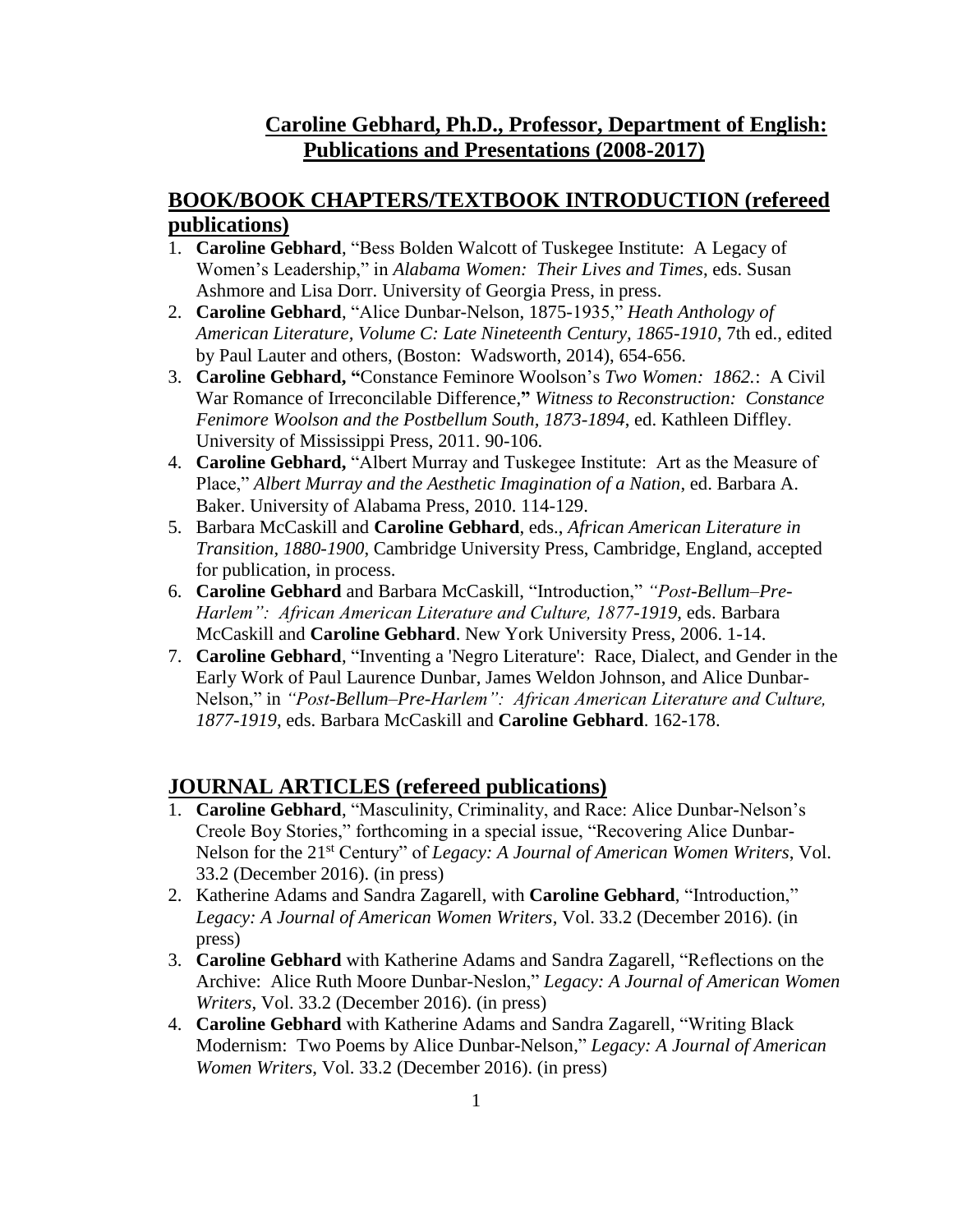5. **Caroline Gebhard** with Katherine Adams and Sandra Zagarell, "Recovered from the Archive: Two Stories by Alice Dunbar-Nelson," *Legacy: A Journal of American Women Writers*, Vol. 33.2 (December 2016). (in press)

# **PAPERS/PRESENTATIONS AT NATIONAL/INTERNATIONAL CONFERENCES**

- 1. **Caroline Gebhard** and Vivian L. Carter, presentation, "The History of Women's Leadership at HBCUs: A Tuskegee Story," Auburn University Outreach/ Tuskegee Auburn Women's Leadership Alliance (TAWL) Symposium, Auburn University, Auburn, AL, Feb. 16-17, 2016.
- 2. **Caroline Gebhard**, paper, "Post-Bellum, Pre-Harlem at 10: Unsettling Nineteenth-Century African American Studies," C19: The Society of Nineteenth-Century Americanists, Conference, Penn State University, State College, PA, March 17-20, 2016.
- 3. **Caroline Gebhard,** presentation on "Recovering Alice Dunbar-Nelson for the 21st Century," Society for the Study of American Women Writers (SSAWW), Philadelphia, PA, Nov. 4-8, 2015.
- 4. **Caroline Gebhard**, paper, "Alice Dunbar-Nelson's "The Annals of 'Steenth Street": A Black Southerner Writes Urban New York," MELUS (Multi-Ethnic Literatures of the United States), University of Georgia, April 9-12, 2015.
- 5. **Caroline Gebhard**, paper, "Constance Fenimore Woolson's Confederate Widow: Myth and Artistry," Biennial Meeting of the Constance Fenimore Woolson Society, Washington, D.C., Feb. 19-21, 2015.
- 6. **Caroline Gebhard**, paper, "Masculinity, Race, and History: Alice Dunbar-Nelson's Creole Boy Stories," American Literature Association Conference in Washington, D.C., May 22-25, 2014.
- **7. Caroline Gebhard**, presentation, "Bess Bolden Walcott and African American Women at Tuskegee," Alabama Women: Their Lives and Times," Teacher Symposium, Alabama Department of Archives and History, Montgomery, Jan. 11, 2014.
- **8. Caroline Gebhard**, paper, "Belonging, Race, and History: Alice Moore Dunbar-Nelson's Creole Boy Stories," Society for the Study of American Women Writers Conference in Denver, Colorado, Oct. 10-13, 2012.
- **9.** Muhjah Shakir and **Caroline Gebhard,** presentation on "Reflections on Forum 7," part of The Black Belt Deliberative Dialogue Group on the US Public Health Service Syphilis Study, Women's Leadership Institute Conference, "Scholarship in Action: Communities, Leaders, and Citizens," Auburn University August 10, 2012.
- **10. Caroline Gebhard**, invited paper, "Jessie Parkhurst Guzman: Tuskegee's Forgotten Scholar-Activist for 'Civic Democracy,'" "Toward an Intellectual History of Black Women: An International Conference," Columbia University, New York City, April 29, 2011.